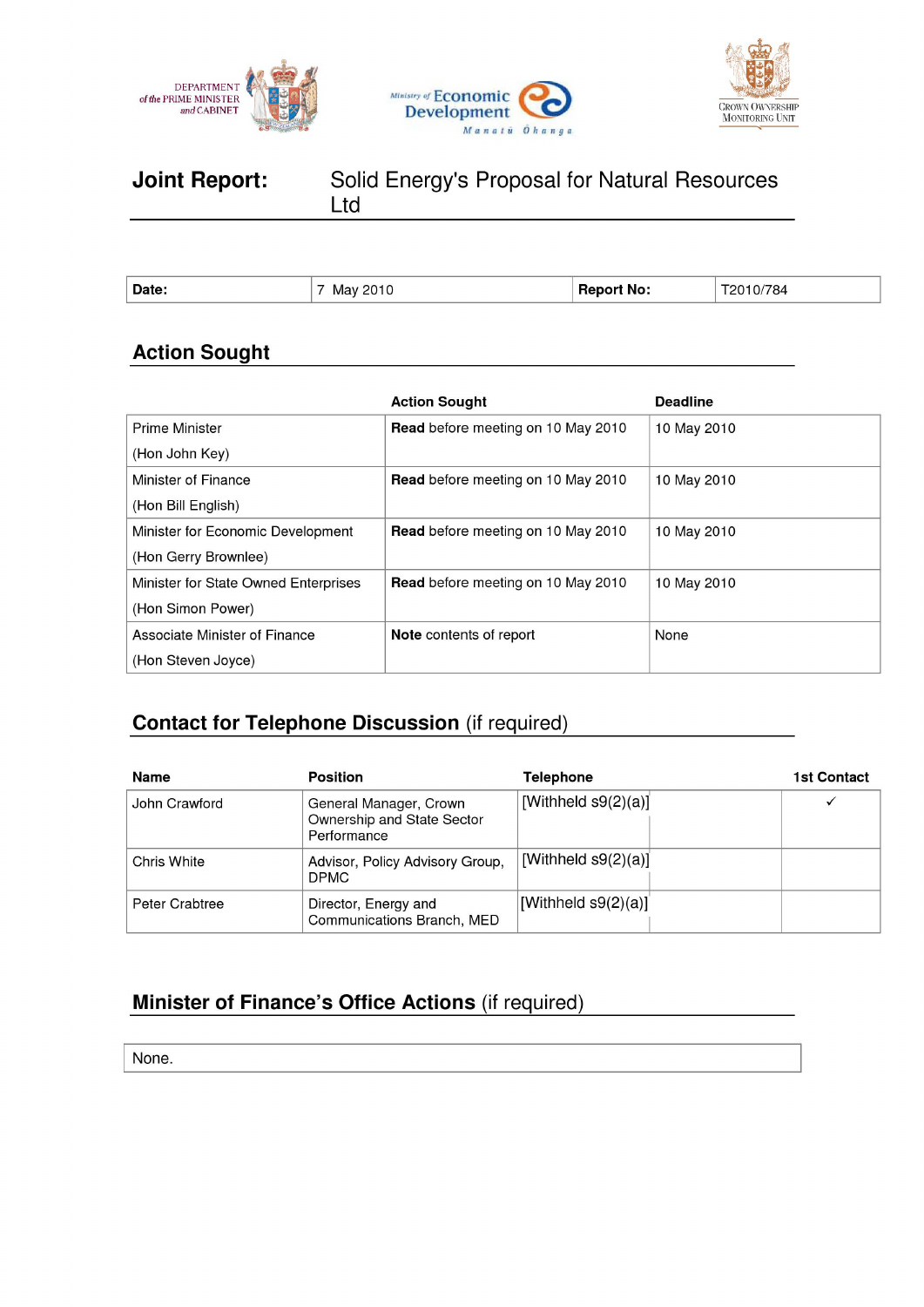## **Joint Report:** Solid Energy's Proposal for Natural Resources Ltd

### Executive Summary

Solid Energy have pitched an audacious (their language) vision for a majority state owned, diversified, natural resources company (Natural Resources Limited or NRL). They propose that the company should enjoy preferential rights of access to NZ's hydrocarbon and mineral resources across all areas of its business, requiring significant changes to regulatory regimes. NRL would be built on top of Solid's existing business and would retain all earnings to fund capex. Over time, private interests would be able to buy into the business at either, or both, of the project level (JVs, project finance, IPO) or the parent level (IPO). Solid argue that such a company could drive a step change in NZ's economic performance.

Solid propose that NRL's business should span coal mining, lignite conversion to higher value products (e.g. urea and diesel), non-conventional gas mining from coal resources, conventional oil and gas exploration and production, iron sands mining and steel production, and methane hydrates exploration and production.

The scale of investment required and the change in policy settings to bestow preferential access raise significant questions and concerns.

Officials' preliminary view is that Solid already has the capability and mandate to develop projects around its core competency and assets (coal, lignite, nonconventional gas), and that government's role would be limited to investment decisions based on major business cases, and tidying up some aspects of the current permitting regime. A change in policy which allowed private interest into the business would ensure more rigorous scrutiny of projects and sharper performance incentives.

On Solid's proposals around oil and gas exploration and development, mineral extraction and steel production, and methane hydrate prospecting, officials have three main concerns: providing Solid with preferential access would freeze out competition and chill inward investment in these sectors as well as probably breach international trade agreements; Solid has no particular existing advantage in these sectors and would face a massive challenge to build (buy) the necessary capability quickly; and existing ownership structures are unlikely to ensure top-level performance over time.

We note that there are existing work programs in train (petroleum plan and royalty regime, that address some of the issues Solid raises.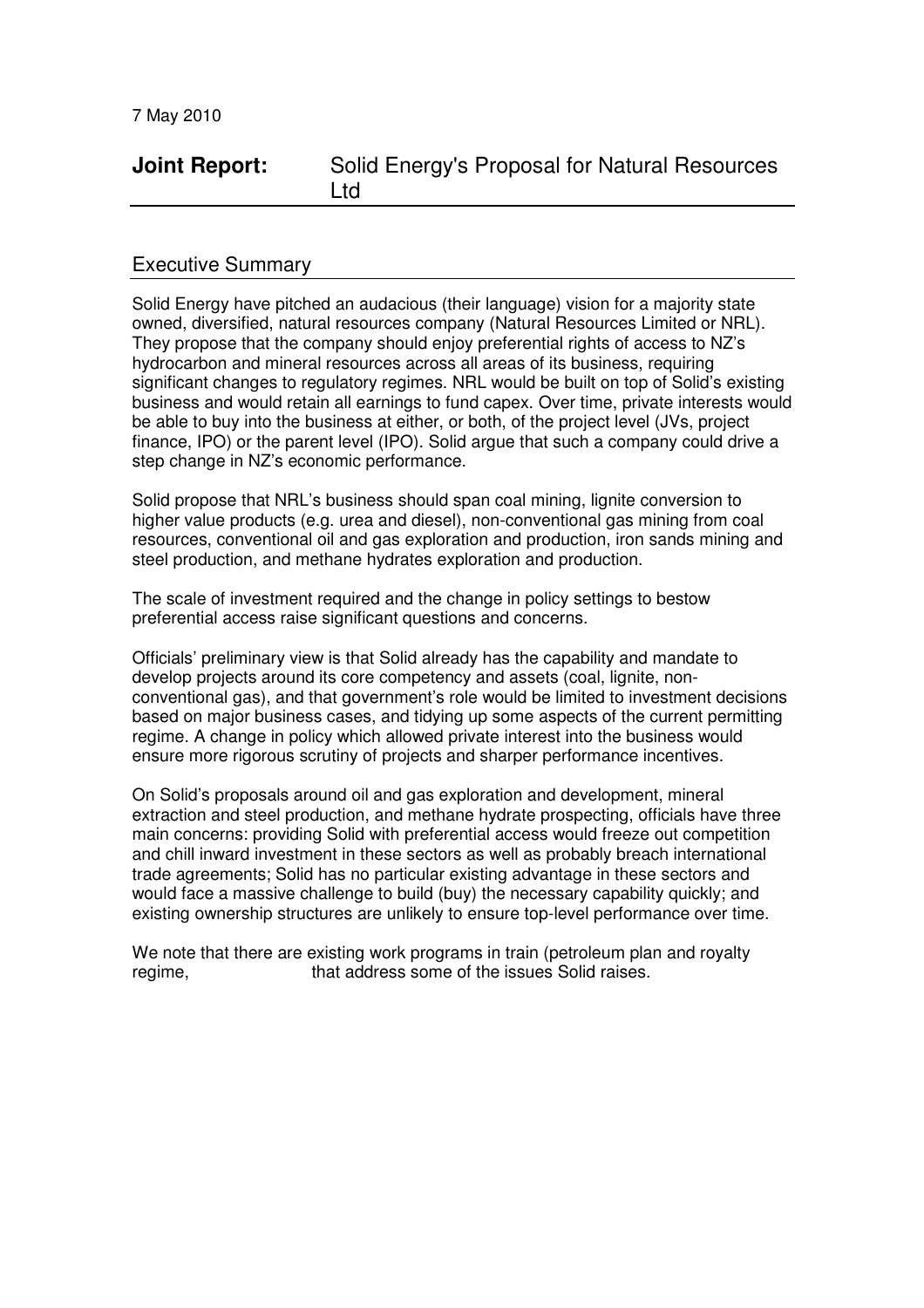### Recommended Action

We recommend that you:

- a. **indicate** in principle support for the projects currently in Solid's business plan and a willingness to allow Solid to withhold dividends, subject to detailed assessment of each major business case by the shareholder prior to investment;
- b. **indicate** that preferential access to permits will not be granted, but that further work could be commissioned on tightening up existing permitting regimes where resources are not being developed;
- c. **indicate** that Ministers are considering their appetite for greater investment of risk capital in oil and gas exploration, [Withheld s9(2)(i)] but that it is not immediately clear what advantage Solid enjoys in this area; and
- d. **move** SOE ownership policy forward to improve access to capital and incentives for performance.

John Crawford **Chris White** Peter Crabtree General Manager **Advisor Advisor** Director for Secretary to the Treasury

Crown Ownership & Policy Advisory Group Energy & Communications Branch State Sector Performance DPMC Ministry for Economic Development

Hon John Key **Hon Bill English**<br> **Prime Minister Prime Minister Minister of Finance**

Hon Gerry Brownlee **Access 19 Follows** Hon Simon Power

**Minister for Economic Development Minister for State Owned Enterprises**

Hon Steven Joyce **Associate Minister of Finance**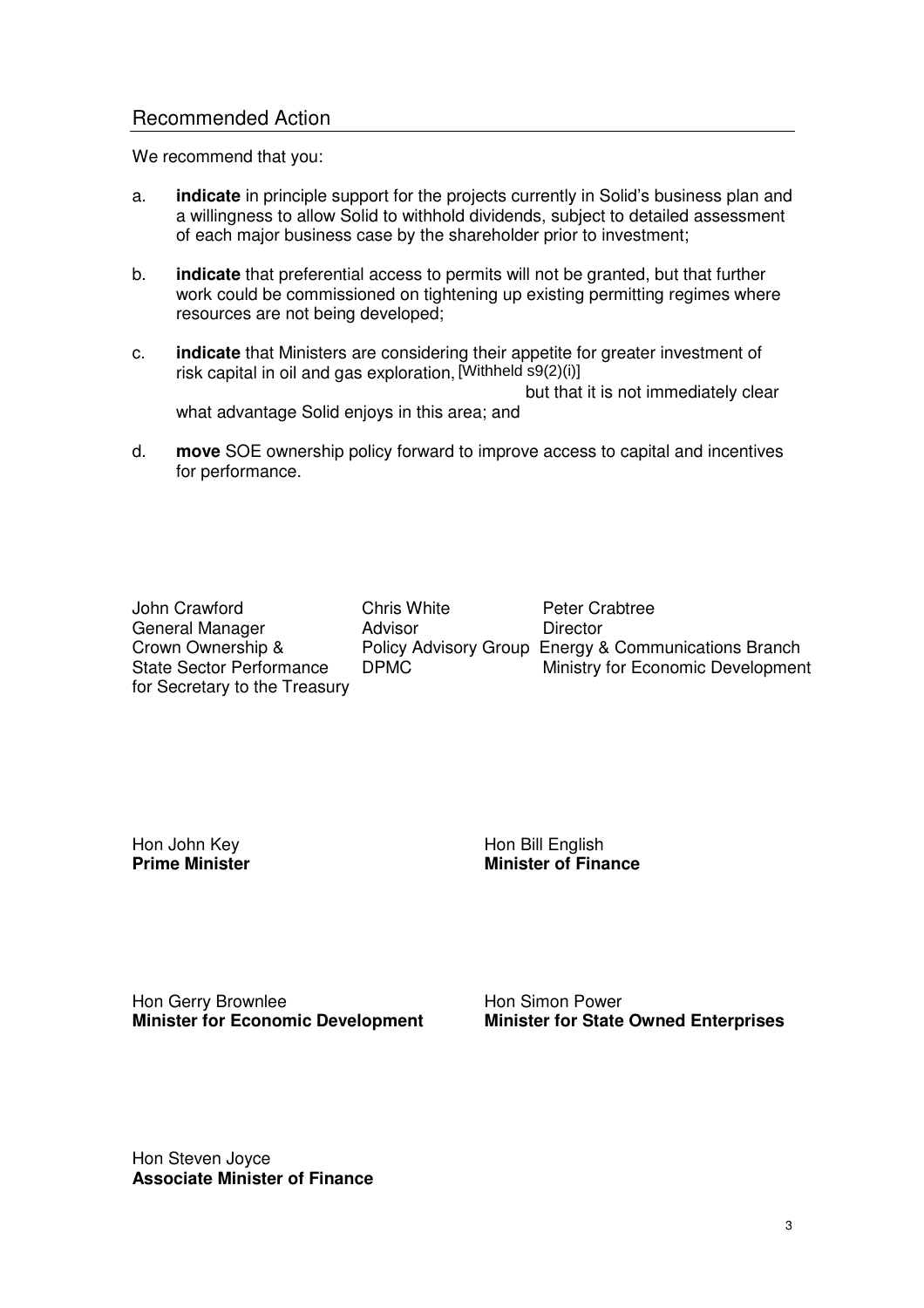## **Joint Report:** Solid Energy's Proposal for Natural Resources Ltd

## Purpose of Report

- 1. Senior Ministers (PM, Hons English, Brownlee, Power and Joyce) are meeting with Solid Energy's Chair, John Palmer, and Chief Executive, Don Elder on Monday 10 May. Solid will be pressing for an immediate and concrete reaction and clear direction from Ministers about whether/where to continue work.
- 2. At a high level, this note sketches Solid's rationale and proposals and comments on both, including discussing opportunities and risks and examining some alternatives.

## Analysis

### **Solid's rationale**

- 3. Solid's approach would turn policy on its head in a number of areas. It would significantly expand the state's role in the productive economy, end (or significantly dampen) the competitive market for hydrocarbon and mineral resource allocation, and increase the risk profile of the Crown's balance sheet. A number of key assumptions underpin Solid's rationale for such radical change:
	- The world is entering a transition period between traditional fossil fuels and yet to be developed renewable technologies, during which very high returns (super profits) will accrue to those able to exploit a range of natural resources that New Zealand enjoys in abundance. Post the transition, these resources will decline in relative value.
	- To capture these returns, New Zealand must own the exploration, production and marketing processes, not just receive a royalty for the resource alongside a stream of corporate tax payments. Solid sees a first right of refusal for NRL as a critical piece in achieving this ownership.
	- Economies of scale will accrue to NRL (even as a much diversified company).

We comment on this rationale below.

#### **Officials' overarching comments**

#### **Price paths**

4. Officials (MED) share Solid's view of a rising price path for the kind of resources contemplated here. It's also abundantly clear that resources enjoy periods of super profits – vivid examples being oil immediately prior to the GFC and coal and iron ore as China's economy grows. However, Solid's price paths are off the bullish end of the chart – using MED's projections would lead to quite different views about the risk/return profile of projects. Indeed, Solid itself notes that many of their proposed projects would be only marginally economic if conventional price paths are followed (MED and International Energy Agency). Given that the investments will only be economic at prices above those predicted by market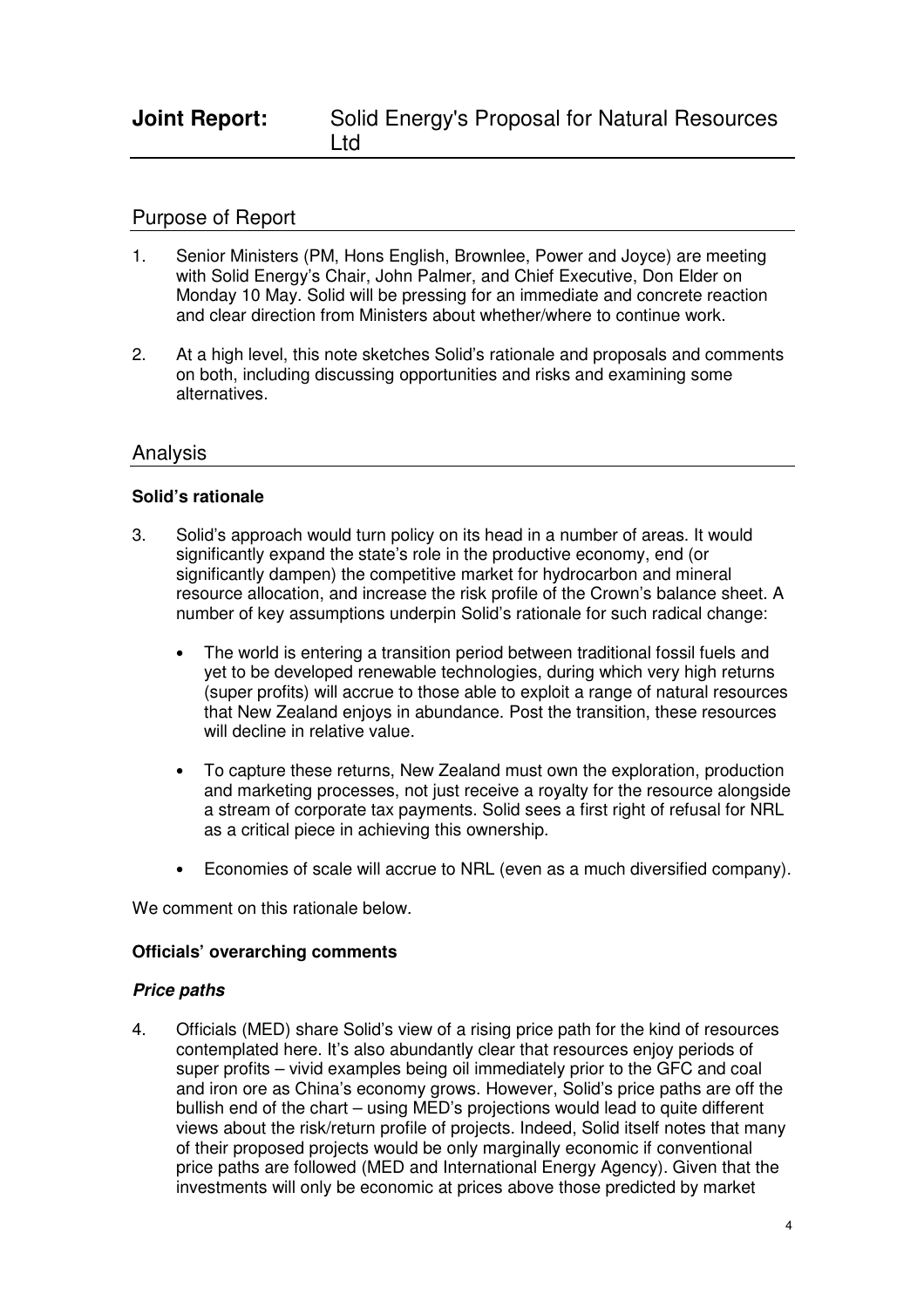

experts, one would need to be convinced that Solid's view was correct before committing to their programmes.

## **Capturing value**

5. Ownership is one way that NZ could capture the value from NZ's resources (subject to the discussion below about company performance). But it is not the only way and brings risks – a well designed royalty regime offers an alternative (explored in more detail in the oil and gas section of this note).

### **Ownership issues**

- 6. Aspects of this proposal suggest that it is not the best way to ensure New Zealand gains the greatest value from its resources – both the natural resources in question and the Crown's investment in Solid. Firstly, the essence of a competitive allocation process is to ensure the resource is allocated to the party who can gain the greatest commercial return from that resource. Secondly, preferential access to resources will remove competitive pressure from NRL, which is likely, over time, to result in less efficient operations. Thirdly, state ownership will exacerbate this problem – shareholding Ministers and their advisors will find it hard to judge the merits of investment opportunities, and are unlikely to place the board and management under effective scrutiny.
- 7. Further, NRL is projected to need levels of capital well beyond that which a fiscally constrained Crown can responsibly provide.
- 8. So, for reasons of performance incentives and access to capital, we would not recommend proceeding with any of Solid's significant proposals unless there is also an appetite to bring private sector interests into the business in a relatively short timeframe.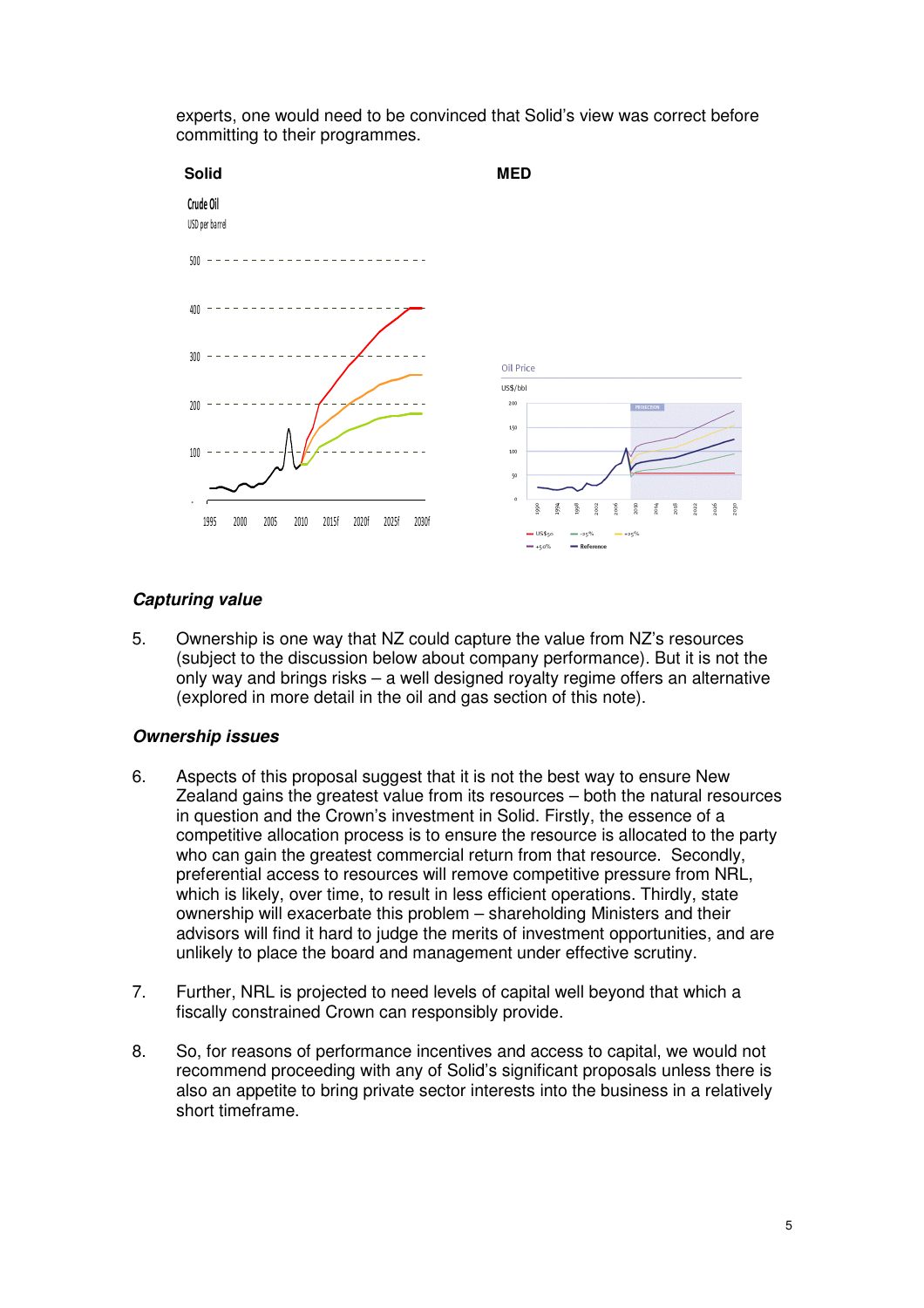### **First right of refusal issues**

- 9. Solid describes the first right of refusal to permits as "the key commercial enabler" in its proposal. Yet this component of the proposal, perhaps more than any other, needs careful consideration by Ministers.
- 10. We have discretely sounded out the international team at Treasury on international trade implications. The high level response is that the right would probably breach treaty commitments in the investment chapters of some of our existing FTAs (China, Singapore, Thailand, ASEAN) and prospective FTAs (TPP, GCC, Hong Kong, Korea and Australia).
- 11. In particular the "national treatment" obligation would be tested. The obligation does not require domestic and foreign investors to be treated identically, but it does require foreigners to be treated as well as the most well treated domestic investor, which in this case would be NRL with its first right of refusal. The advice comes with a strong caveat that the details matter, and we haven't shared any details – further testing with Treasury, MFAT legal and possibly Crown Law would be necessary before any decision to proceed.
- 12. Even if the first right can be made to work under our international obligations, Ministers will want to consider the impact on our reputation, and on the incentives for companies to continue to invest in New Zealand. The latter is particularly important – for example at \$500m-\$1bn of investment over 3-5 years, NRL would still be a fraction of the oil and gas market, so we will continue to need technology, know-how and capital from private sector players. Similar dynamics would play out in other sectors.

### **Capability and scale issues**

- 13. NRL would be a very different company from Solid much bigger and more diversified. It would need whole tranches of new, specialist capability, may well need a new chief executive and even a new board. Solid recognises this, but buying in such capability in short order is a massive challenge. Linked to capability are issues of economies of scale. While there are potential economies at the operational level – for example lignite gasification is an input to both the urea and diesel processes, and underground coal gasification might provide the energy input for a steel mill – it's less clear that similar economies exist in terms of capability across such diverse areas of operation, which suggests that the sectors can be considered separately and the alternative of having multiple companies, each focussed on a particular sector or set of opportunities, is an option that could be explored if Ministers want to proceed with the approach proposed by Solid. Further, if the government wants to invest directly as a means of accelerating development of any of the sectors contemplated, there are other private sector players that are well ahead of Solid in terms of capability.
- 14. The following two sections break down Solid's plan into its constituent parts and provide commentary on each, including in some cases alternatives.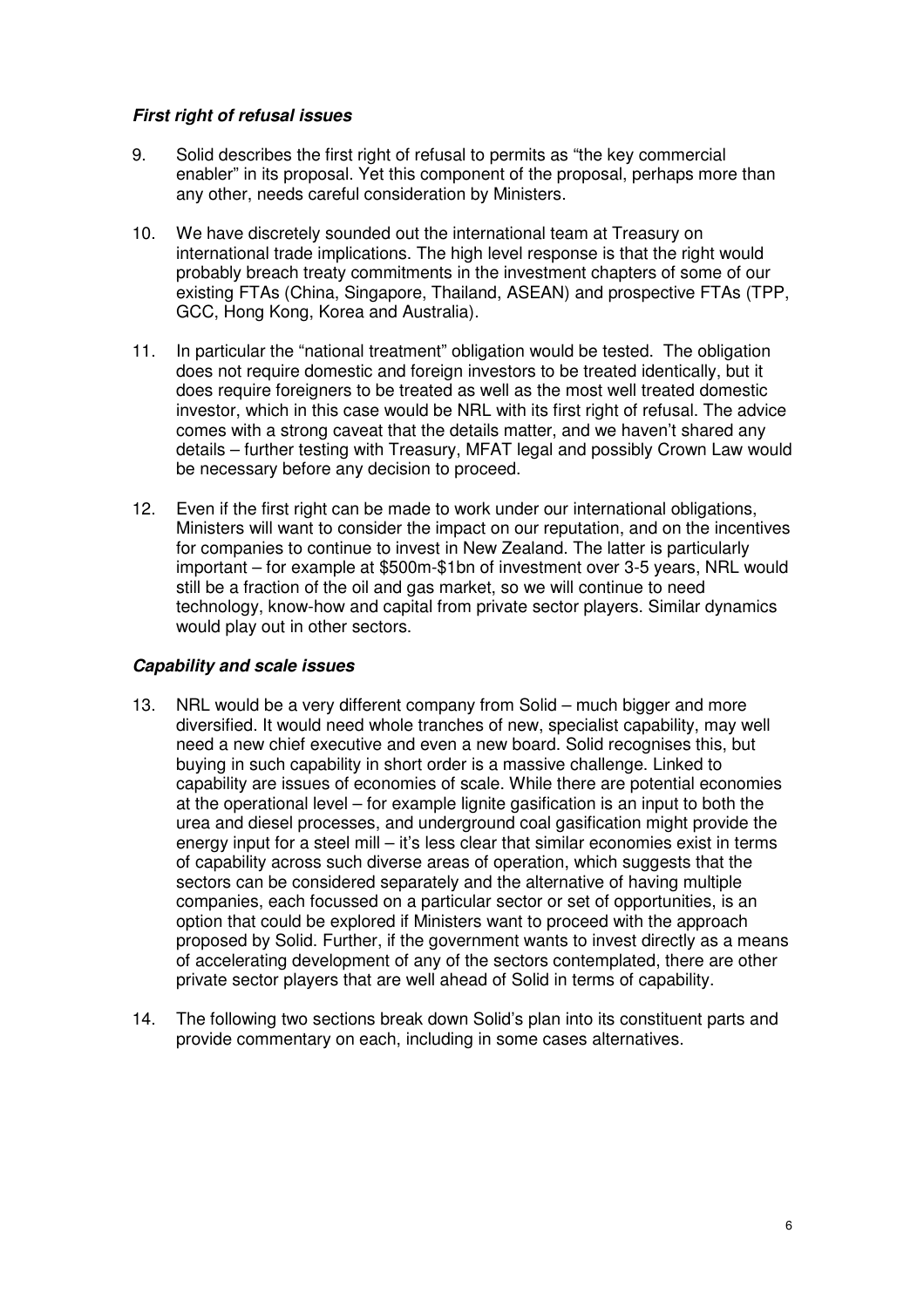| <b>Project</b>                              | State of play                                                                                             | Officials'<br>assessment of<br>capex & risk      | Government action requested by<br><b>Solid</b>                                                                                                                                                             | <b>Officials' comments</b>                                                                                                                                                                                                                                                                                                                                                                                                                                                                   |
|---------------------------------------------|-----------------------------------------------------------------------------------------------------------|--------------------------------------------------|------------------------------------------------------------------------------------------------------------------------------------------------------------------------------------------------------------|----------------------------------------------------------------------------------------------------------------------------------------------------------------------------------------------------------------------------------------------------------------------------------------------------------------------------------------------------------------------------------------------------------------------------------------------------------------------------------------------|
| Lignite to<br>briquettes<br>Lignite to urea | Demonstration plant<br>2011<br>Full production 2014<br>Joint concept study<br>with Ravensdown<br>underway | $C = $$<br>$R = 0$<br>$C = $$ (c\$3b)<br>$R = 0$ | Consenting process given<br>national significance - call in at the<br>very least<br>Enforcement of existing permit<br>work programmes - L&M has<br>permits that complicate development<br>of the Gore mine | The first stage of the lignite programme (briquettes)<br>is believed to be well within Solid's existing<br>capabilities (financial and otherwise) and does not<br>require much (if anything) in the way of government<br>actions to proceed.<br>The remainder of the program is ambitious and is<br>of an order of magnitude larger across the<br>dimension of scale and overall risk. If these two                                                                                          |
| Lignite to diesel                           | Feasibility study Dec<br>2010<br>Pre-feasibility study<br>complete late 2010                              | $C = $$ \$\$\$ (c\$8b)<br>$R = \bullet$          | Clarification of CCS regulations<br>Legislate/regulate for first right<br>of refusal (FRoR) over all CCS<br>permits<br>Allocation of free CO2 credits<br>under the ETS                                     | projects were implemented in full, they would more<br>than triple Solid's current revenue and production.<br>The projects are likely to bring at least two new<br>joint venture partners into the business and will<br>also likely require significant new equity.<br>The urea and diesel proposals also rest on<br>assumptions that carbon emissions can be cost-<br>effectively managed through carbon capture and<br>storage (CCS) or other new technologies, which is<br>not yet proven. |
| Underground<br>coal gasification            | Pilot underway<br>$\bullet$<br>First gas later this<br>year                                               | $C = $$<br>$R = 0$                               | None                                                                                                                                                                                                       | These are both relatively low scale and low risk<br>projects which would appear to be within the<br>existing scope, mandate and capability of the<br>company to progress.                                                                                                                                                                                                                                                                                                                    |
| Coal seam gas                               | Gas production<br>anticipated by end 2011                                                                 | $C = $$<br>$R = \bullet$                         | None                                                                                                                                                                                                       |                                                                                                                                                                                                                                                                                                                                                                                                                                                                                              |
|                                             | <b>Risk:</b> $\bullet$ = Low $\bullet$ = Medium $\bullet$ = High                                          |                                                  | <b>Capex:</b> $\$ = Low$ $\$$ = Medium $\$$ \$ = High                                                                                                                                                      |                                                                                                                                                                                                                                                                                                                                                                                                                                                                                              |

# **Case by case assessment of projects already in Solid's business plan**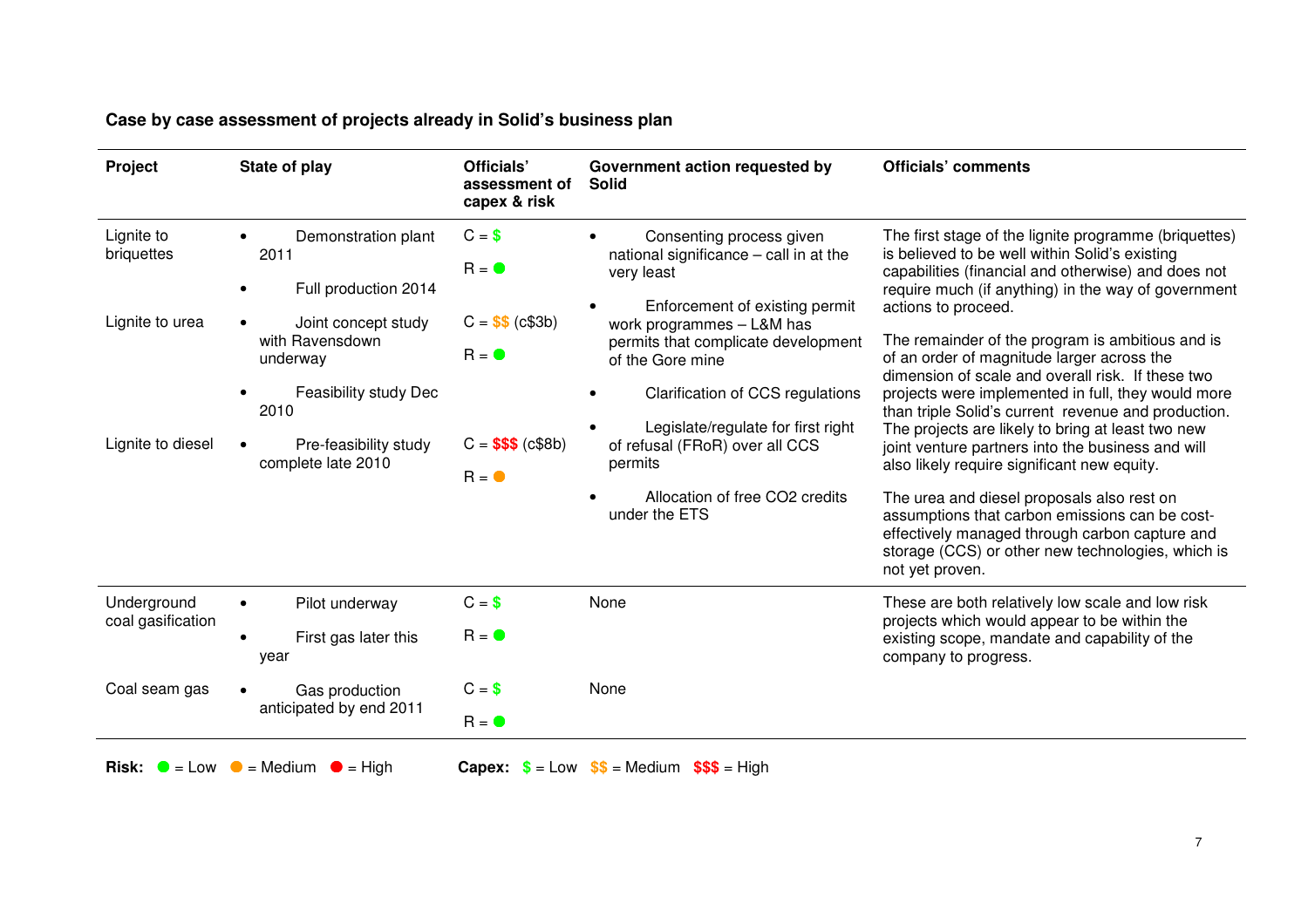### **Case by case assessment of new projects**

### **Conventional oil and gas**  $(C = $S \cap R = 0)$

- 15. The proposition is to establish an oil and gas division within NRL. As a variant on the McDouall Stuart proposal, Solid Energy express interest in the Genesis Energy (31%) stake in the Kupe JV (book value of \$450m [Withheld s9(2)(i) , s9(2)(b)(ii)] . The Kupe asset would provide strong 'free' cash-flows. They also propose that other SOE upstream interests (e.g., petroleum permits) be consolidated within the NRL. It is unclear where further capital would be sourced in order to build sufficient scale and fund an ambitious exploration programme (\$500m - \$1b over 3-5 years).
- 16. The oil and gas division would be given preferential access to acreage through a first right of refusal. It is unclear whether the company would be given concessionary terms or, alternatively, whether blocks would be offered and the NRL would simply be given the opportunity to meet the best bid. Solid argue that holding rights to the most prospective acreage and managing the farm-in of other participants provides NZ Inc with strategic control of the development of its resources and reduces speculative activity that may not lead to more active exploration.

### **The petroleum sector**

- 17. Currently the petroleum sector accounts for around \$3 billion per annum of New Zealand's export revenue. Should the estimated resources in our unexplored basins be developed, this could increase to \$30 billion per annum in export revenue by 2025. Crown receipts alone could increase to more than \$10 billion per annum over the next 40 years.
- 18. As a general comment, it is worth emphasising that E&P investment requires significant scale and the ability to manage uncertainty and risk in a sophisticated way. Much of New Zealand's resource potential is in unexplored frontier basins, harsh deepwater environments and carries associated geological, technological and commercial risk. Even the largest international oil companies only target a fraction of their portfolios towards such high-risk / high reward investments. The costs and risks of development are typically spread between multiple JV partners and some companies are sought after for their expertise in frontier offshore environments (the Anadarko example). Attracting large amounts of the right type of expertise and international capital on competitive terms are key to this.

### Petroleum Action Plan

- 19. The Government has a Petroleum Action Plan aimed at maximising returns from petroleum resources – with a particular focus on ensuring New Zealand is a highly attractive global destination for petroleum exploration and production investment.
- 20. Work last year focused on developing a sound understanding of the prospectivity of the resource, modelling commercial thresholds (scale and type of development) and seeking independent review of existing policies (such as fiscal and regulatory terms). Current work is concerned with the question of what it will take to accelerate the tempo and scale of development and ensure that New Zealand captures the returns from this.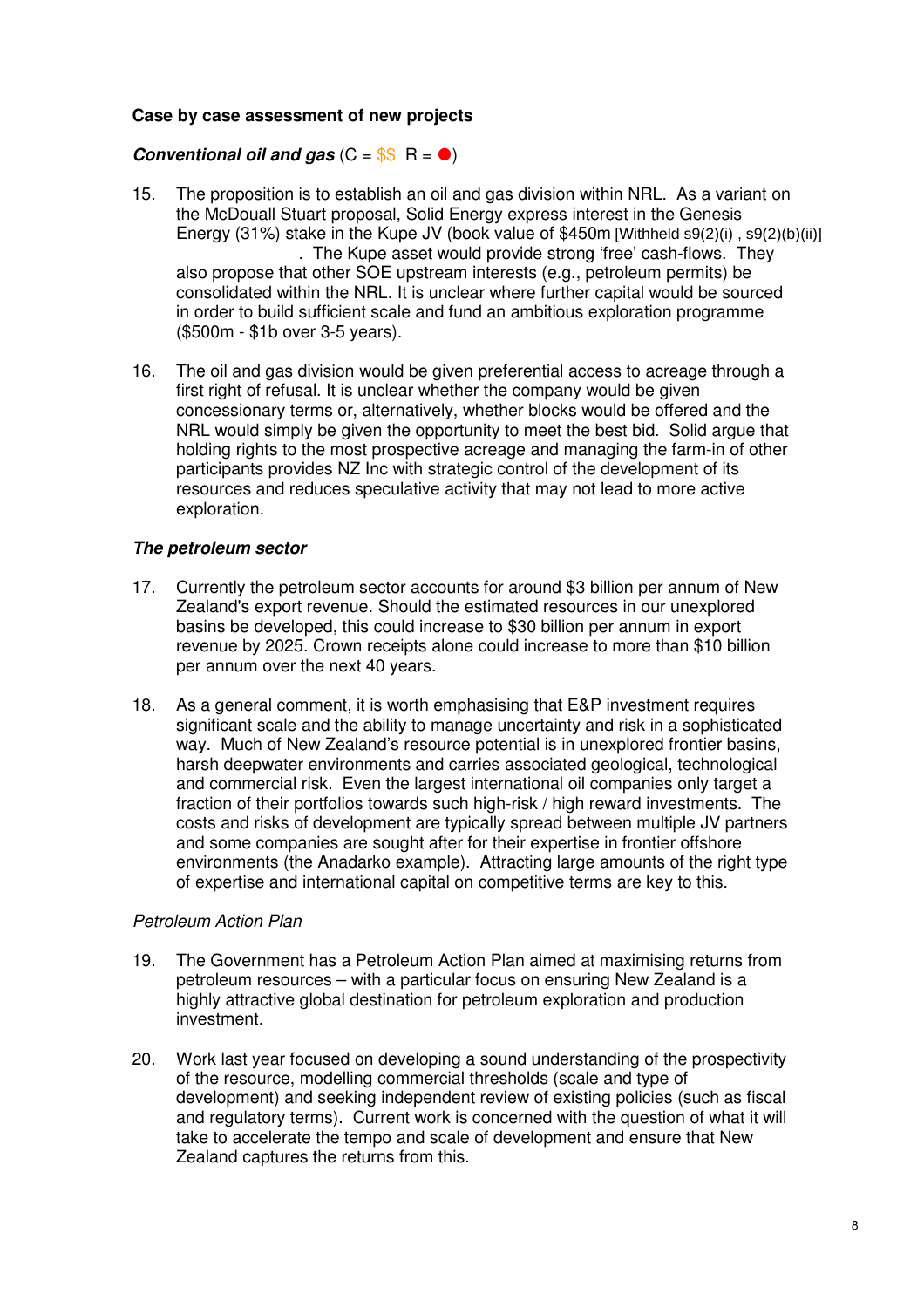21. It is clear that there are areas where the Government can sharpen incentives, ease barriers to development and pursue a more aggressive commercial approach.

### Fiscal terms – staying competitive and capturing the upside

22. MED is currently modelling different royalty and resource rent regimes for New Zealand petroleum basins. The aim of the modelling exercise is to find a fiscal regime for petroleum that incentivises exploration and development of New Zealand's petroleum resources, encourages the development of marginal fields in order for New Zealand to gain income tax, and ensures that New Zealand gets a fair return of super profits. This modelling includes a regime similar to the Resource Super Profits Tax for minerals and petroleum that was recently announced by the Australian Government. A discussion document for public consultation with the results of the modelling exercise and possible changes to the current fiscal regime is due in June 2010.

### Legislative regime

23. The Crown Minerals Act is being reviewed to ensure the regime is fit for purpose, providing for the efficient management of petroleum resources, encouraging investment and ensuring that there is sufficient flexibility to adapt to different resource characteristics (frontier basins, methane hydrates, etc) and changing technologies.

### Government's roles

- 24. The State has both public and ownership interests in the petroleum resource, and activities that span the spectrum from policy development, regulatory services, investment promotion, geoscience through to more commercial activities such as the SOE participation in upstream oil and gas. Many of these government roles are being examined as part of the Agency Review commissioned by the Minster of Energy in late 2009 as part of the Petroleum Action Plan, which is assessing the Crown's capability to manage its petroleum estate and is due to report at the end of May.
- 25. One option under development is to 'corporatise' most of the petroleum functions currently performed by Crown Minerals, that is, to value the Crown's asset (PV of royalty payments on producing fields, known but not producing fields, contingent resources and speculative resources). This entity/company would be charged with maximising the Crown's financial interest in petroleum (including methane hydrates). The activities of the company would be focused on allocating exploration rights and on rights to the resource itself (mining). The company would earn revenues from royalties and permit fees, the Crown would be paid a dividend and the company. The Government could consider any proposal such a company made to retain revenues for the purposes of pre-commercial geoscience and promotion activities. The company would be precluded from direct participation.
- 26. The proposition is that this model would strengthen the incentives to aggressively manage the petroleum portfolio on a commercial basis – strengthen governance, commercial and technical skills, commercial strategy, decision-making and recovery of revenues.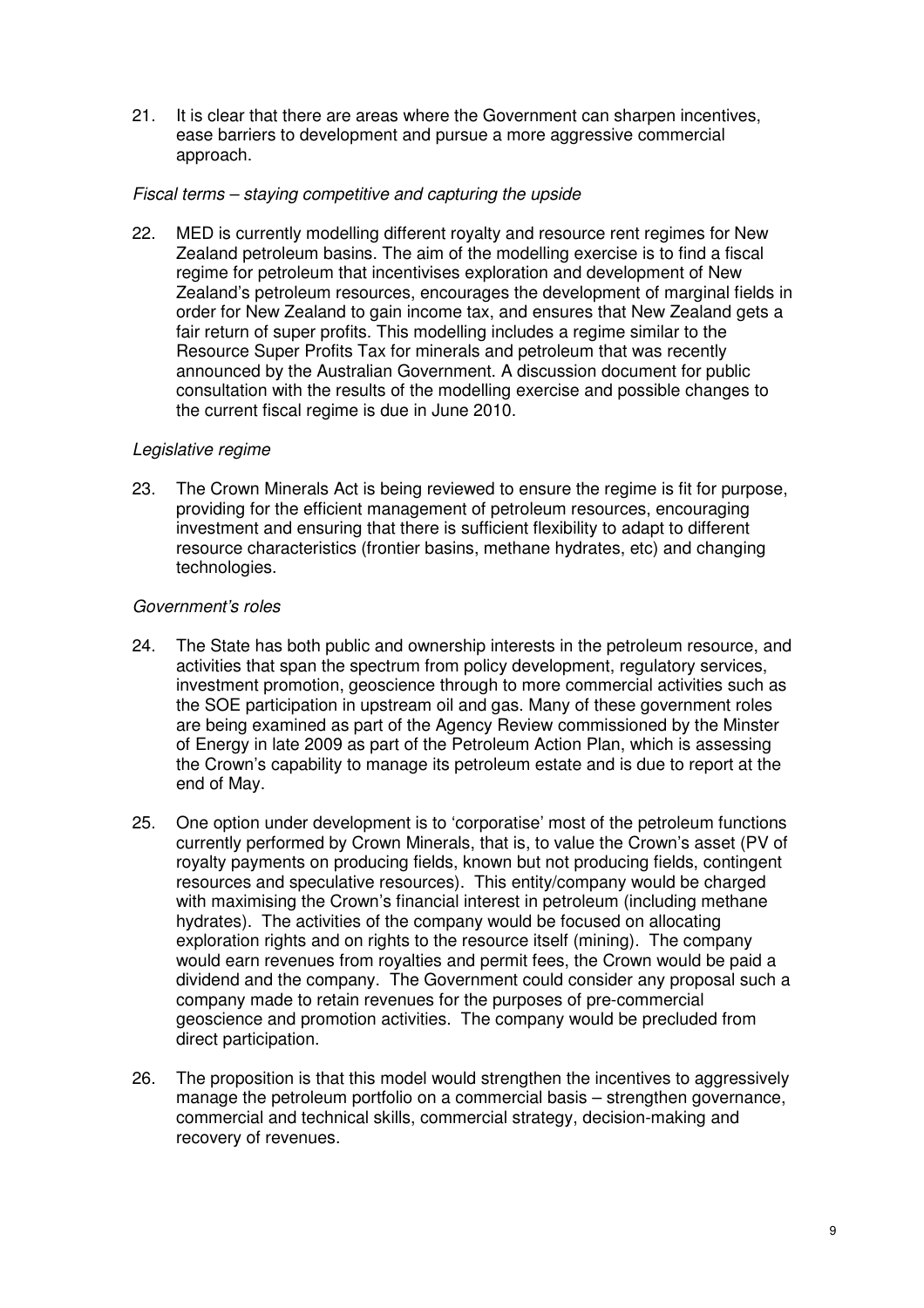## 27. [Withheld s9(2)(i)]

28. The World Bank is currently undertaking a project on National Oil Companies and value creation. While there are examples of successful NOC's, the general rule is that NOC's with monopoly characteristics as proposed by Solid underperform against their private counterparts. SOE participation on a level playing field with private competitors may lessen this risk, although this would still be subject to the corporate governance and funding challenges faced by SOEs.

#### Summary comments

- 29. In summary:
	- Solid are proposing a move away from a pure concessionary regime for the management of the petroleum estate.
	- Solid does not currently have capability in this area and it is unclear where the synergies lie between core operations and a new business as a petroleum explorer and producer. Even the largest international oil companies and national oil companies tend to specialise.
	- The first rights of refusal proposal would undermine international investor perception of New Zealand as an investment destination when New Zealand is still underexplored and on the periphery of investors' radar.
	- Fiscal regimes can be designed to capture superprofits .
	- There are a range of other options under development that seek to accelerate development of the petroleum estate.

### **Iron sands and steel milling**  $(C = $$   $\frac{1}{2}$   $R = 0$

- 30. New Zealand's iron sands resource is large between 9-30 billion tonnes comparable to Australian deposits. A number of key prospecting permits over the seabed will mature within the next three years, and at that point we will have a much greater understanding of the scale and nature of the deposits.
- 31. Crown Minerals argue for a strategic approach to the management of the allocation/development of the resource. While the resource is not nationalised, much of the ownership rests with the Crown (though Foreshore and Seabed policy will have a bearing on this). There are therefore no royalties and the resource rental is struck between the landowner and the developer, which gives the Crown significant control over the value gained. It will be important to avoid major international players from taking permits simply to control a key stake of the global resource without plans for active development.
- 32. If there were onshore processing, there would be additional significant infrastructure costs and energy demands.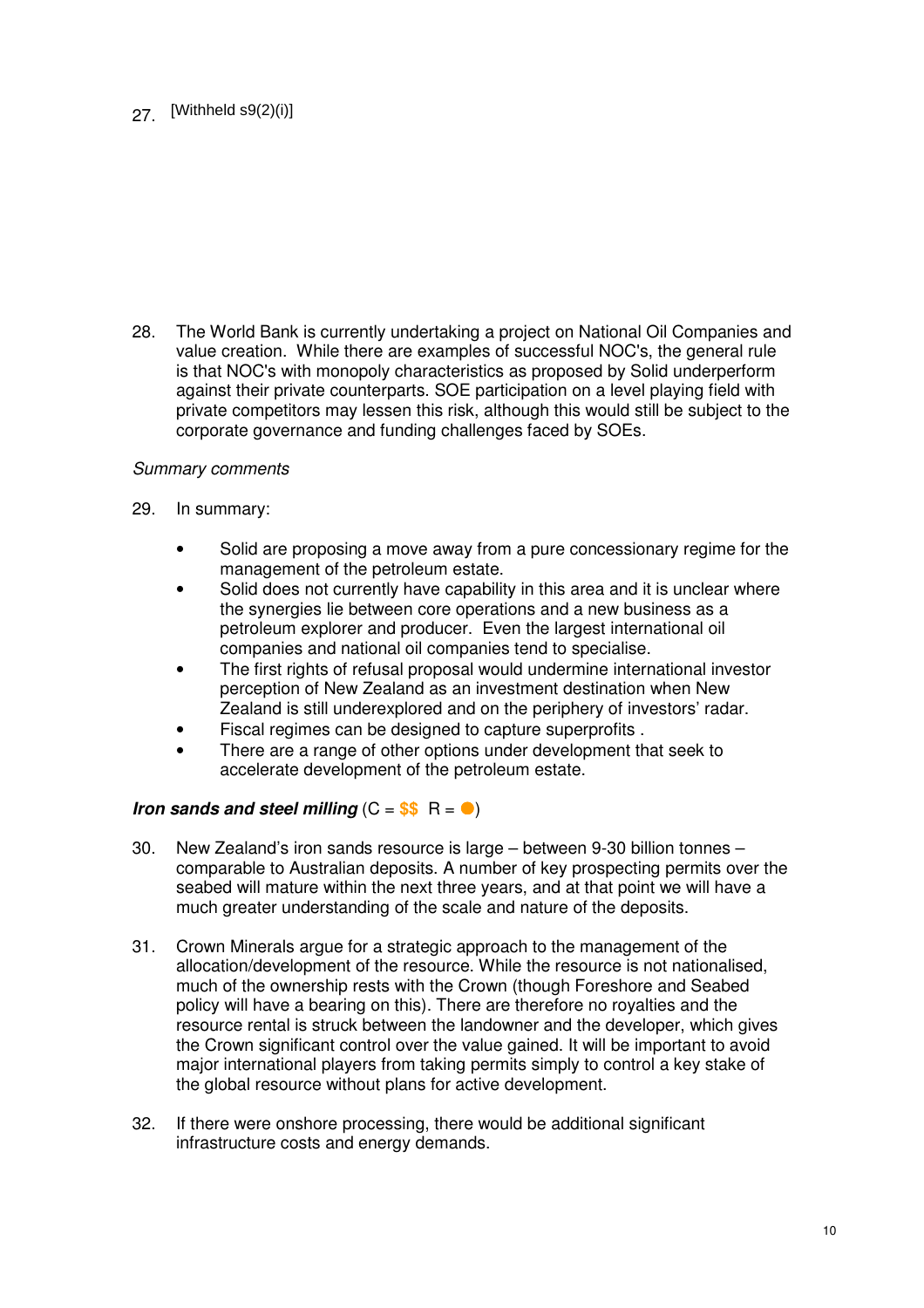### *Methane hydrates*  $(C = $$ \$\$  $R =$

- 33. Methane hydrates have been identified off the East Coast of the North Island and can be considered as a potentially important part of our hydrocarbon resource. As yet we have very little understanding of these deposits and their potential for commercialisation. There is a high degree of uncertainty regarding the exact location, size and quality of this resource but they are potentially valuable.
- 34. Building a better understanding of our methane hydrate potential will require substantial private or public investment, with uncertainty as to whether such investment will be recovered. The Government will need to continue investing in more conventional petroleum research activities, such as seismic acquisition programmes, and it is not clear at this stage how investment in methane hydrate activities will exceed returns from these more conventional petroleum related activities.
- 35. Current technologies do not allow for the commercialisation of methane hydrates. This adds a further degree of complexity in allowing this resource to be a contributor to our economy in both the short and medium term. Some jurisdictions, such as Korea and Japan, are already actively pursuing a methane hydrate investment strategy based upon their own resource base. These programmes are driven by energy security considerations and less by direct commercial returns.
- 36. Solid propose a first right of refusal over the methane hydrate resource. Solid would then build in-house capability, map the resource, secure technology partners, implement pilot programmes and move towards commercial development.

#### Comment

- 37. Vesting the resource rights in Solid at this stage would seem premature. A clearer understanding of the nature of the resource should be attained before a development strategy is finalised. Given that the development of methane hydrates is unlikely to be commercial for some time yet, there is time to lay the foundations for choices by government.
- 38. That said, there are options for how the Crown seeks in the first instance to attain a better understanding of our methane hydrate potential.
- 39.  $[Without S9(2)(i), S9(2)(b)(ii)]$